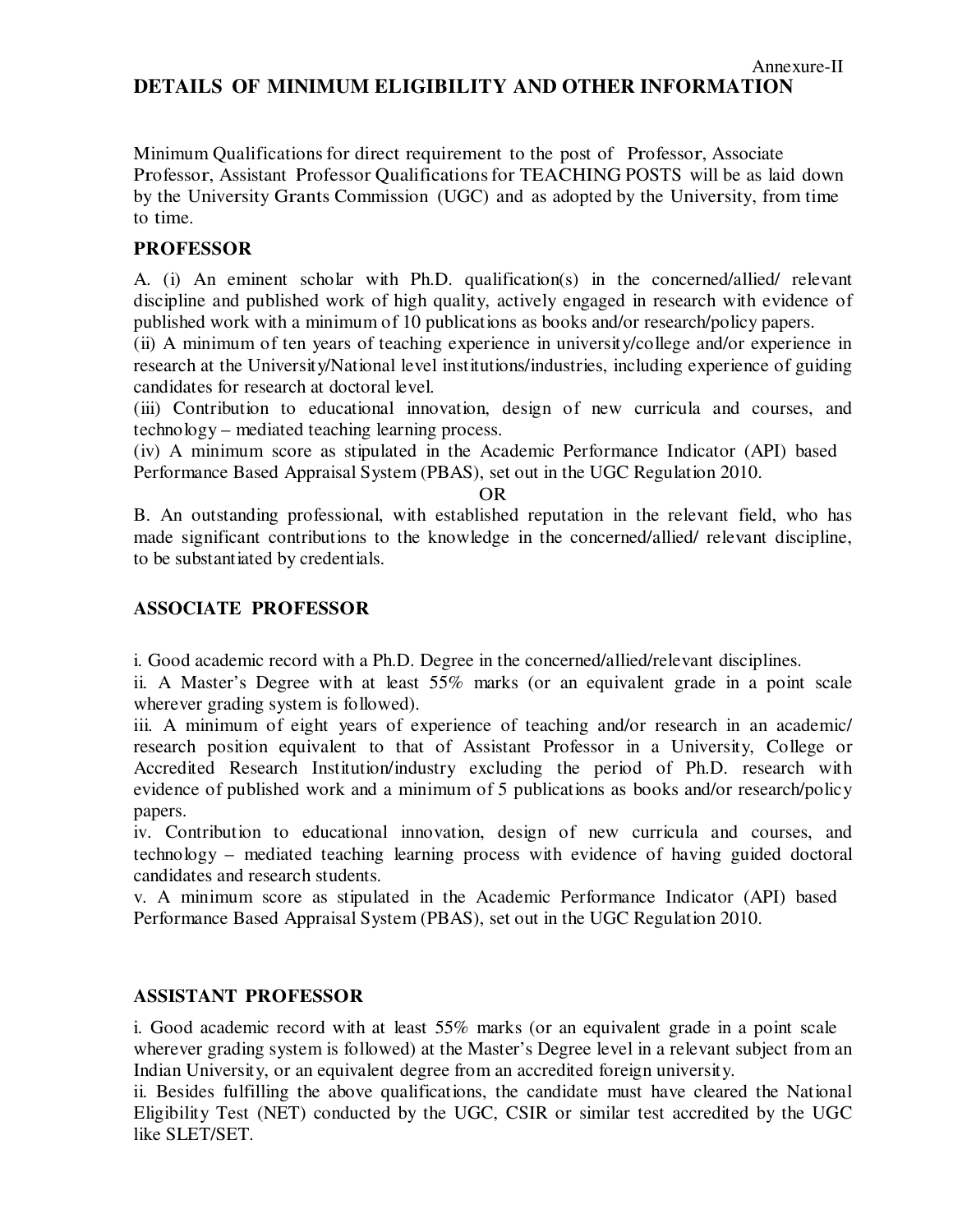iii. Notwithstanding anything contained in sub-clauses (i) and (ii) above, candidates, who are, or have been awarded a Ph. D. Degree in accordance with the University Grants Commission (Minimum Standards and Procedure for Award of Ph.D. Degree) Regulations, 2009 or fulfilling the conditions as laid down by the University (Annexure-IV) may be exempted from the requirement of the minimum eligibility condition of NET/SLET/SET for recruitment and appointment of Assistant Professor in the University.

iv. NET/SLET/SET shall also not be required for such Masters Programmes in disciplines for which NET/SLET/SET is not conducted.

#### **2. MINIMUM QUALIFICATIONS FOR APPOINTMENT OF TEACHING FACULTY IN THE INSTITUTE OF TECHNOLOGY/ ENGINEERING AND TECHNOLOGY DISCIPLINE:**

# **2.1 ASSISTANT PROFESSOR**

i. Essential,

First Class Master's Degree in the appropriate branch of Engineering (Engg.) & Technology (Tech).

- ii. Without prejudice to the above, the following conditions may be considered desirable:
	- 1. Teaching, research industrial and / or professional experience in a reputed organization;
		- 2. Papers presented at Conferences and / or in refereed journals.

# **2.2 ASSOCIATE PROFESSOR**

i. Essential:

A Ph.D. Degree with First Class at Bachelor's or Master's Degree in the appropriate branch of Engg., & Tech., and experience of eight years in teaching, research and / or industry at the level of Lecturer or equivalent grade, excluding period spent on obtaining the research degree.

### OR

ii. In the event the candidate is from industry and the profession, the following shall constitute as essential:

1. First Class Master's Degree in the appropriate branch of Engg., & Tech.;

2. Significant professional work which can be recognized as equivalent to a Ph.D. Degree in appropriate branch of Engg., & Tech., and industrial / professional experience of eight years in a position equivalent to the level of Lecturer,

Provided that the recognition for significant professional shall be valid only if the same is recommended unanimously by a 3-Member Committee of Experts appointed by the Vice-Chancellor of the University.

iii. Without prejudice to the above, the following conditions may be considered desirable:

1. Teaching, research, industrial and / or professional experience in a reputed organization;

2. Published work, such as research papers, patents filed / obtained, books, and / or technical reports;

3. Experience of guiding the project work / dissertation of PG / Research Students or supervising R&D projects in industry.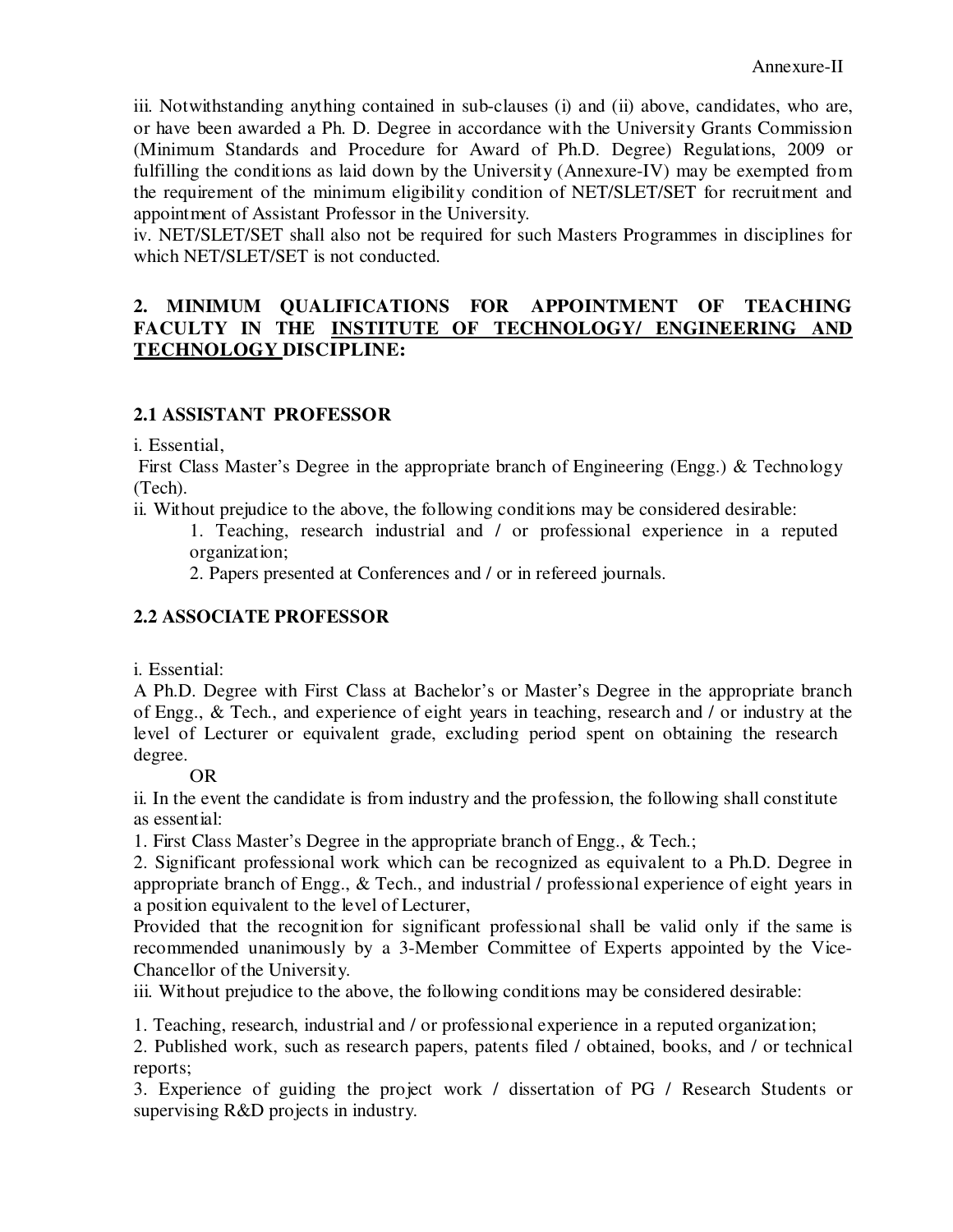#### **2.3 PROFESSOR:**

i. Essential:

1. A Ph.D. Degree with First Class at Bachelor's or Master's Degree in the appropriate branch of Engg., & Tech., and experience of ten years in teaching, research and / or industry, out of which at least five years at the level of Assistant Professor/Reader or equivalent grade.

#### OR

ii. In the event the candidate is from industry and the profession, the following shall constitute as essential:

1. First Class Master's Degree in the appropriate branch of Engg., & Tech.;

2. Significant professional work which can be recognized as equivalent to a Ph.D. Degree in appropriate branch of Engg., & Tech., and industrial / professional experience of ten years, out of which at least five years at a senior level of Assistant Professor / Reader,

Provided that the recognition for significant professional shall be valid only if the same is recommended unanimously by a 3-Member Committee of Experts appointed by the Vice-Chancellor of the University.

iii. Without prejudice to the above, the following conditions may be considered desirable:

1. Teaching, research, industrial and / or professional experience in a reputed organization;

2. Published work, such as research papers, patents filed / obtained, books, and / or technical reports;

3. Experience of guiding the project work / dissertation of PG / Research Students or supervising R&D projects in industry;

4. Demonstrated leadership in planning and organizing academic, research, industrial and / or professional activities; and

5. Capacity to undertake / lead sponsored R&D, consultancy and related activities.

# **3. QUALIFICATIONS FOR RECRUITMENT OF FACULTY IN THE 3.1 DEPARTMENT OF PHYSICAL EDUCATION:**

### **3.1.1 ASSOCIATE PROFESSOR:**

a. A Master's Degree in Physical Education with a minimum of 55% marks (or an equivalent grade in a point scale wherever grading system is followed)

b. At least eight years teaching / research experience in a department / college of

Physical Education out of which at least three years in the post graduate level; and c. Ph.D. in Physical Education or Equivalent published work.

Provided that in the event of non-availability of eligible and suitable candidates for appointment as Professor, Associate Professor as per above eligibility criteria, it would be permissible to appoint retired Professor/Associate Professor / Reader in Physical Education on contract basis for a period not exceeding one year at a time till such time the candidates complete sixty five years of post-retirement service.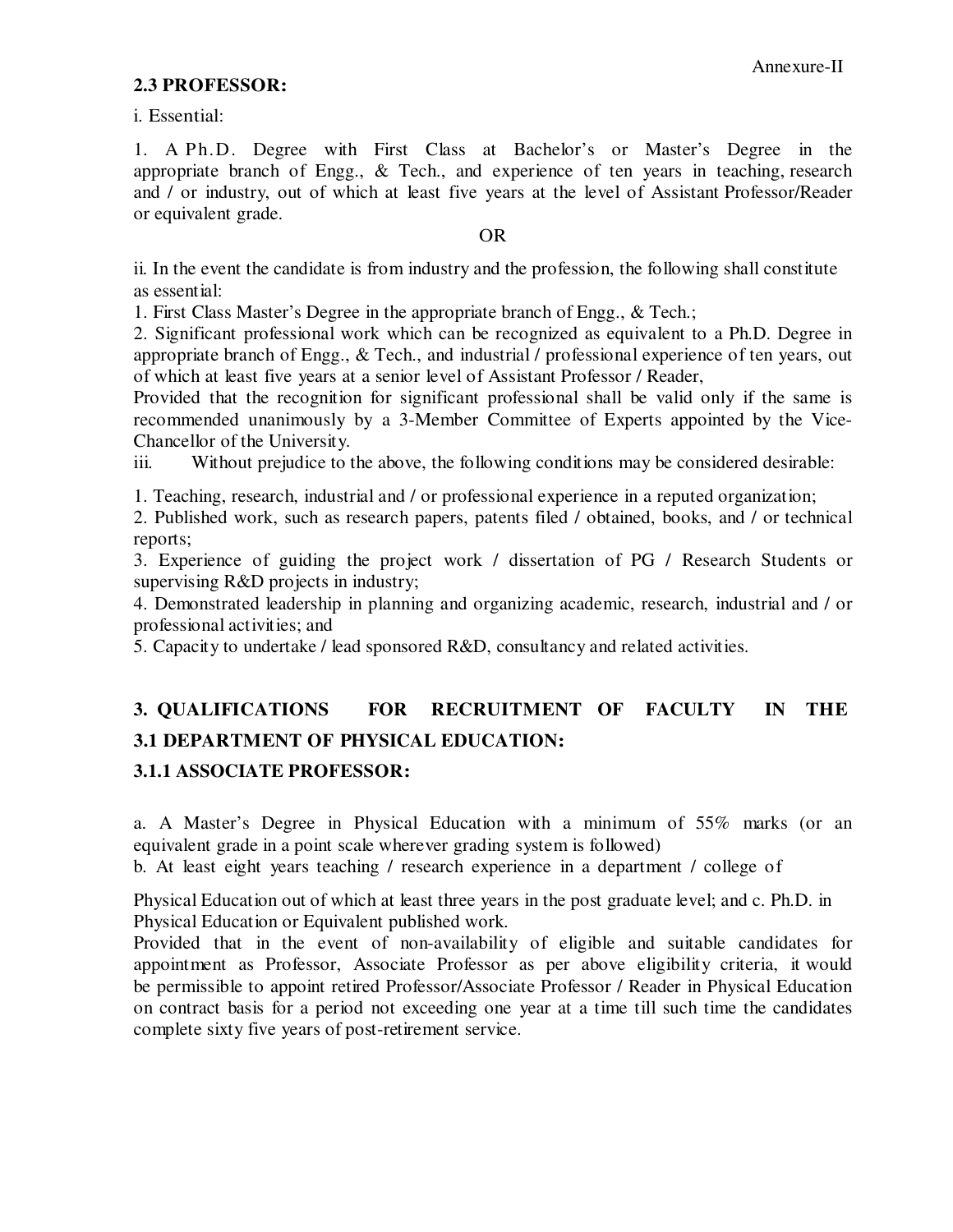# **3.2. PHARMACY DISCIPLINE**:

# **3.2.1 ASSISTANT PROFESSOR**

i. Essential:

1. A basic degree in pharmacy (B.Pharm.).

2. Registration as a pharmacist under the Pharmacy Act, 1948, as amended from time to time, including any succeeding enactments.

3. First Class Master's Degree in Pharmacy. ii. Desirable:

1. Teaching, research industrial and / or professional experience in a reputed organization; and

2. Papers presented at Conferences and / or in refereed journals.

# **3.2.2 ASSOCIATE PROFESSOR:**

i. Essential:

1. A basic degree in pharmacy (B. Pharm.).

2. Registration as a pharmacist under the Pharmacy Act, 1948, as amended from time to time, including any succeeding enactments.

3. A Ph.D. Degree with First Class at Bachelor's or Master's Degree in appropriate branch of specialization in Pharmacy, and experience of eight years in teaching, research, industry and / or professional at the level of Lecturer or equivalent grade; excluding period spent on obtaining the research degree.

OR

ii. In the event the candidate is from industry and the profession, the following shall constitute as essential:

1. First Class Master's Degree in Pharmacy;

2. Significant professional work which can be recognized as equivalent to a Ph.D. Degree in appropriate branch of specialization in Pharmacy and industrial / professional experience of eight years in a position equivalent to the level of Lecturer, Provided that the recognition for significant professional shall be valid only if the same is recommended unanimously by a 3- Member Committee of Experts appointed by the Vice-Chancellor of the University. iii. Desirable:

1. Teaching, research, industrial and / or professional experience in a reputed organization;

2. Published work, such as research papers, patents filed / obtained, books and / or technical reports; and

3. Experience of guiding the project work, dissertation of post graduate or research students or supervising R&D projects in industry.

# **3.2.3 PROFESSOR:**

i. Essential:

1. A basic degree in pharmacy (B. Pharm.).

2. Registration as a pharmacist under the Pharmacy Act, 1948, as amended from time to time, including any succeeding enactments.

3. A Ph.D. Degree with First Class at Bachelor's or Master's Degree in the appropriate branch of specialization in Pharmacy, and experience of ten years in teaching, research, industry and / or profession at the level of Lecturer or equivalent grade;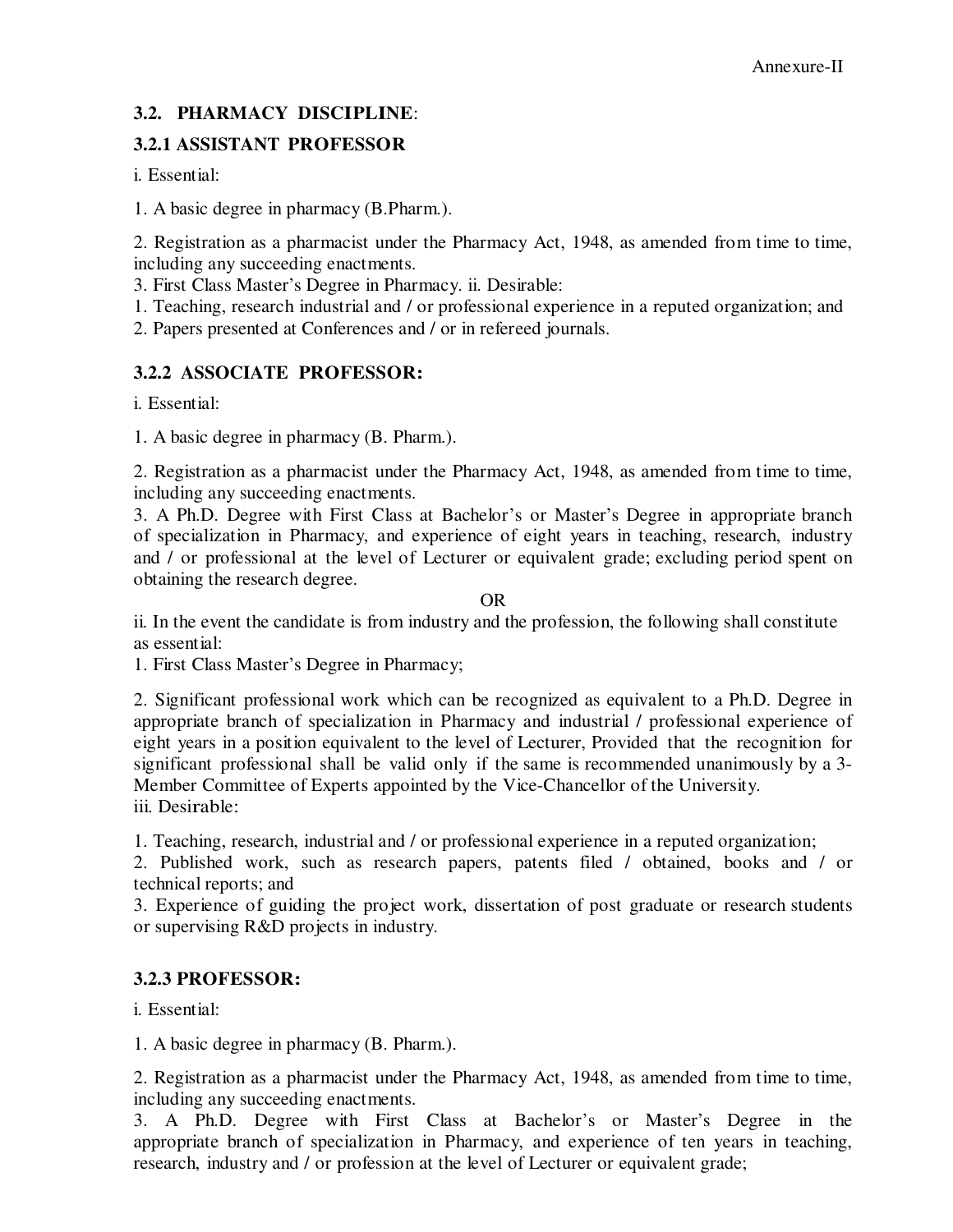#### OR

ii. In the event the candidate is from industry and the profession, the following shall constitute as essential:

1. First Class Master's Degree in Pharmacy; and

2. Significant professional work which can be recognized as equivalent to a Ph.D. Degree in appropriate branch of specialization in Pharmacy and industrial / professional experience of five years at a senior level comparable to Assistant Professor / Reader,

Provided that the recognition for significant professional shall be valid only if the same is recommended unanimously by a 3-Member Committee of Experts appointed by the Vice-Chancellor of the University.

iii. Desirable:

1. Teaching, industrial, research and / or professional experience in a reputed organization;

2. Published work, such as research papers, patents filed / obtained, books, and / or technical reports;

3. Experience of guiding the project work, dissertation of post graduate or research students or supervising R&D projects in industry;

4. Demonstrated leadership in planning and organizing academic, research, industrial and / or professional activities; and

5. Capacity to undertake / lead sponsored R&D, consultancy and related activities.

# **4**. **QUALIFICATIONS FOR FACULTY POSITIONS IN THE DEPARTMENT OF EDUCATION**

### **4.1 PROFESSOR:**

a. A Master's Degree in Arts / Humanities / Sciences / Commerce and M. Ed. each with a minimum of 55% marks (or an equivalent grade in a point scale wherever grading system is followed),

### OR

M. A. (Education) with 55% marks (or an equivalent grade in a point scale wherever grading system is followed) and B. Ed. each with a minimum of 55% marks (or an equivalent grade in a point scale wherever grading system is followed);

b. Ph. D. in Education; and

c. At least twelve years of teaching experience in University department of education or College of Education of which a minimum of five years at the M. Ed. level with published work in the area of his specialization.

Provided that, in the event of non-availability of eligible and suitable candidates for appointment as Professor as per above eligibility criteria, it would be permissible to appoint retired Professor/Reader in Education on contract basis for a period not exceeding one year at a time till such time the candidates complete sixty five years of age.

# **4.2 ASSOCIATE PROFESSOR**:

a. A Master's Degree in Arts / Humanities / Sciences / Commerce and M. Ed. each with a minimum of 55% marks (or an equivalent grade in a point scale wherever grading system is followed),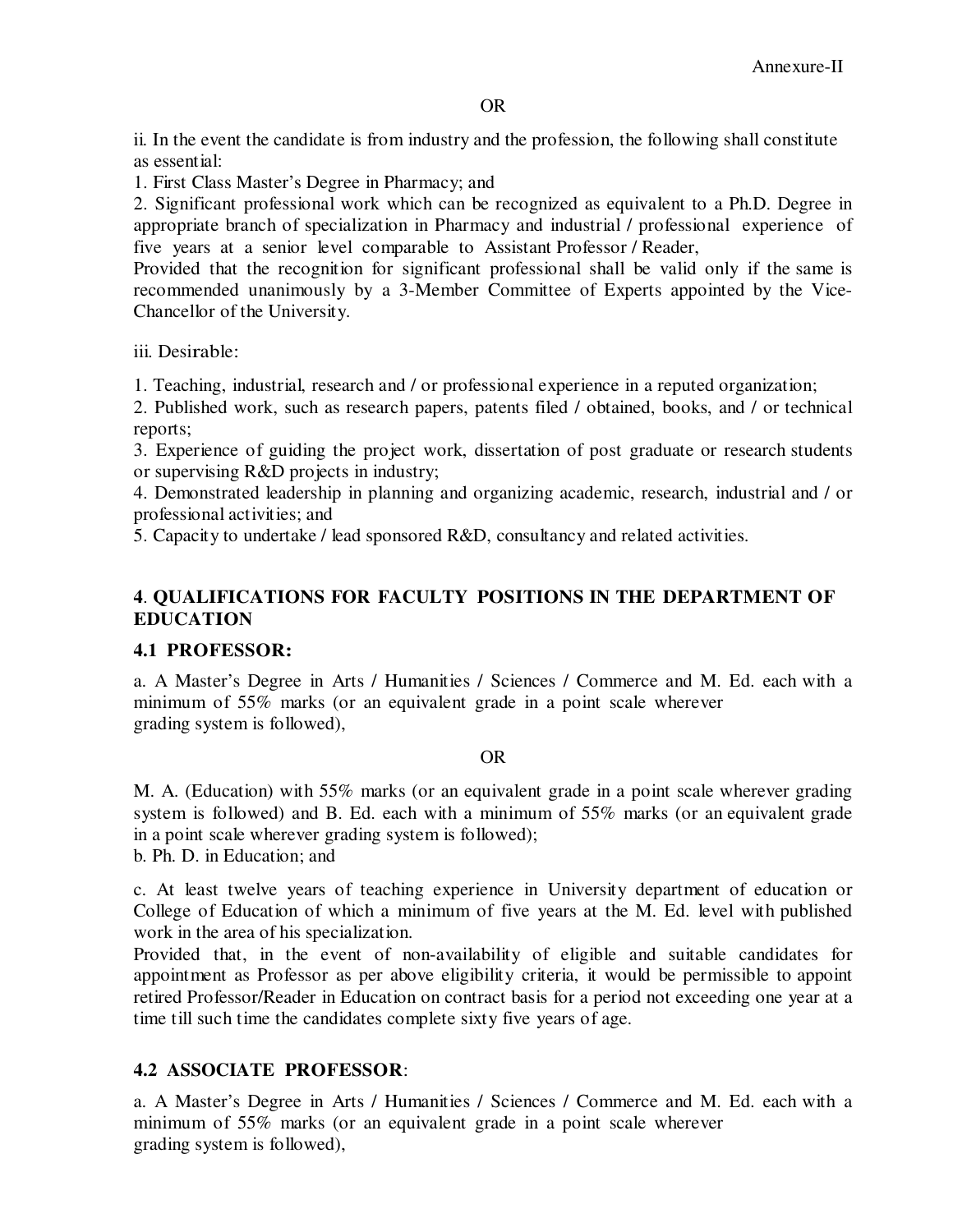M. A. (Education) and B. Ed. each with a minimum of 55% marks (or an equivalent grade in a point scale wherever grading system is followed);

b. Ph. D. in Education; and

c. At least eight years of teaching experience in University department of education or College of Education, with a minimum of three years at the M. Ed. level and has published work in the relevant area of specialization.

### **4.3 ASSISTANT PROFESSOR**:

a. A Master's Degree in Arts / Humanities / Sciences / Commerce and M. Ed. each with a minimum of 55% marks (or an equivalent grade in a point scale wherever grading system is followed),

#### OR

M. A. (Education) and B. Ed. each with a minimum of 55% marks (or an equivalent grade in a point scale wherever grading system is followed); and

b. Besides fulfilling the above qualifications, the candidate must have cleared the National Eligibility Test (NET) conducted by the UGC or similar test accredited by the UGC like SLET/SET.

c. Notwithstanding anything contained in sub-clauses (a) and (b) above, candidates, who are, or have been awarded a Ph. D. Degree in accordance with the University Grants Commission (Minimum Standards and Procedure for Award of Ph.D. Degree) Regulations, 2009 or fulfilling the conditions as laid down by the University (Annexure-IV) may be exempted from the requirement of the minimum eligibility condition of NET/SLET/SET for recruitment and appointment of Assistant Professor in the University.

# **General Instructions to the Candidates**

- 1. Applications can be submitted till this advertisement is kept open on the University Website www.ggu.ac.in. However, candidates are requested to apply at the earliest possible as the Screening Committee will scrutinize the applications for interview on the basis of requirement. When sizeable number of applications is received and the University decides to hold interview as per requirement for a particular post under a particular Department, closing date for that particular Department /Post will be notified through the University website.
- 2. No TA/DA shall be paid to the candidates for attending the interview. However, the SC/ST candidates will be paid second class railway/bus fare by shortest route by cheque.
- 3. Eligibility of a candidate and satisfaction of any other Short-listing criteria shall be considered as on the last date of the receipt for application.
- 4. Relaxation of 5% marks (from 55% to 50%) will be provided at the Master's level in case of SC/ST candidates for the post of Assistant Professor.
- 5. A relaxation of 5% may be provided from 55% to 50% of the marks to the Ph.D.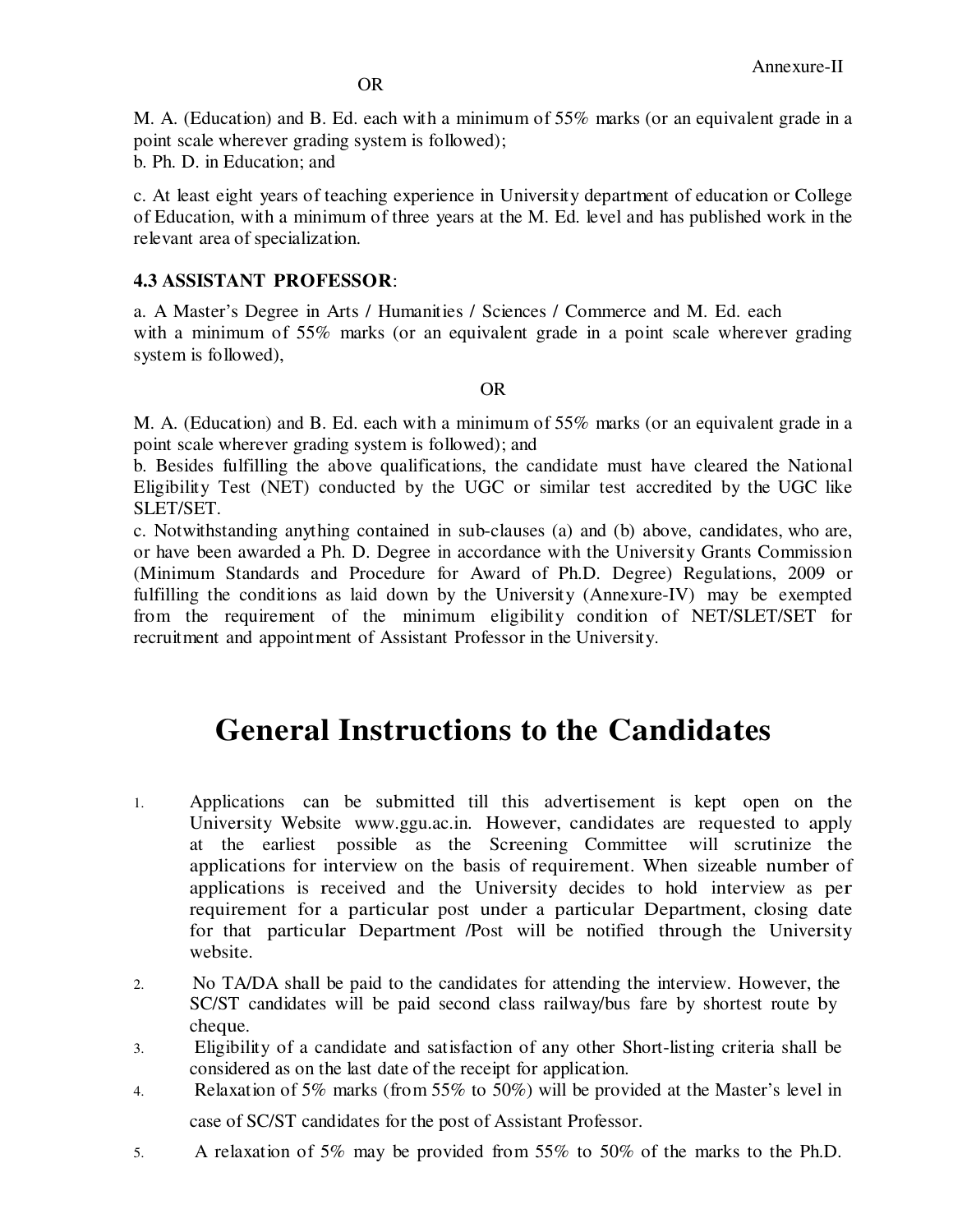degree holders who have passed their Master's Degree prior to 19th September 1991.

6. The minimum requirement of 55% shall not be insisted upon for Professors, Associate

Professor, and Professor cum Director of Physical Education for the existing incumbents who are already in the university system. However, these marks should be insisted upon for those entering the system from outside and those at the entry point of Lecturers.

- 7. A relaxation of the minimum marks at the PG level from 55% to 50% for appointment as Lecturer may be provided to the candidates who have cleared the JRF examination conducted by UGC/CSIR only, prior to 1989, when the minimum marks required to appear for JRF exam were 50%.
- 8. A relaxation of 5% (i.e. from 55% to 50%) of marks at master's level and 5% relaxation at graduate level under the term of "Good Academic Record' at par with SC/ST candidates to the physically and visually handicapped candidates for appointment.
- 9. Candidates having qualified SET will be considered as per UGC directions for central universities.
- 10. The candidature for the post of Associate Professor and/or Professor shall not be considered if they do not enclose their application in the prescribed format with duly filled Performance Based Appraisal System (PBAS) proforma annexed herewith (Annexure-III).
- 11. Application fees once paid shall not be refunded under any circumstances.
- 12. The University will not be responsible for postal delay in delivering the application forms to the candidates.
- 13. (i) Application incomplete in any respect, (ii) without substantial proof of statements/information filled in application form shall not be considered.
- 14. No deletion / alteration will be permitted in the application form after submission of applications. However, candidates are allowed to update the information till university notifies the closing date on the University website.
- 15. The University shall verify the antecedents or documents submitted by a candidate at any time at the time of appointment or during the tenure of the service. In case, it is detected that the documents submitted by the candidates are fake or the candidate has a clandestine antecedents/background and has suppressed the said information, then his services shall be terminated.
- 16. The University reserves the right not to fill up any of the vacancies advertised if the circumstances so warrant. Any consequential vacancies arising at the time of interview may also be filled up from the available candidates. The number of positions is thus open to change.
- 17. In case of any inadvertent mistake in the process of selection, which may be detected at any stage even after the issue of appointment letter, the University reserves the right to modify/ withdraw/ cancel any communication made to the candidates.
- 18. In case of any dispute/ambiguity that may occur in the process of selection, the decision of the University shall be final.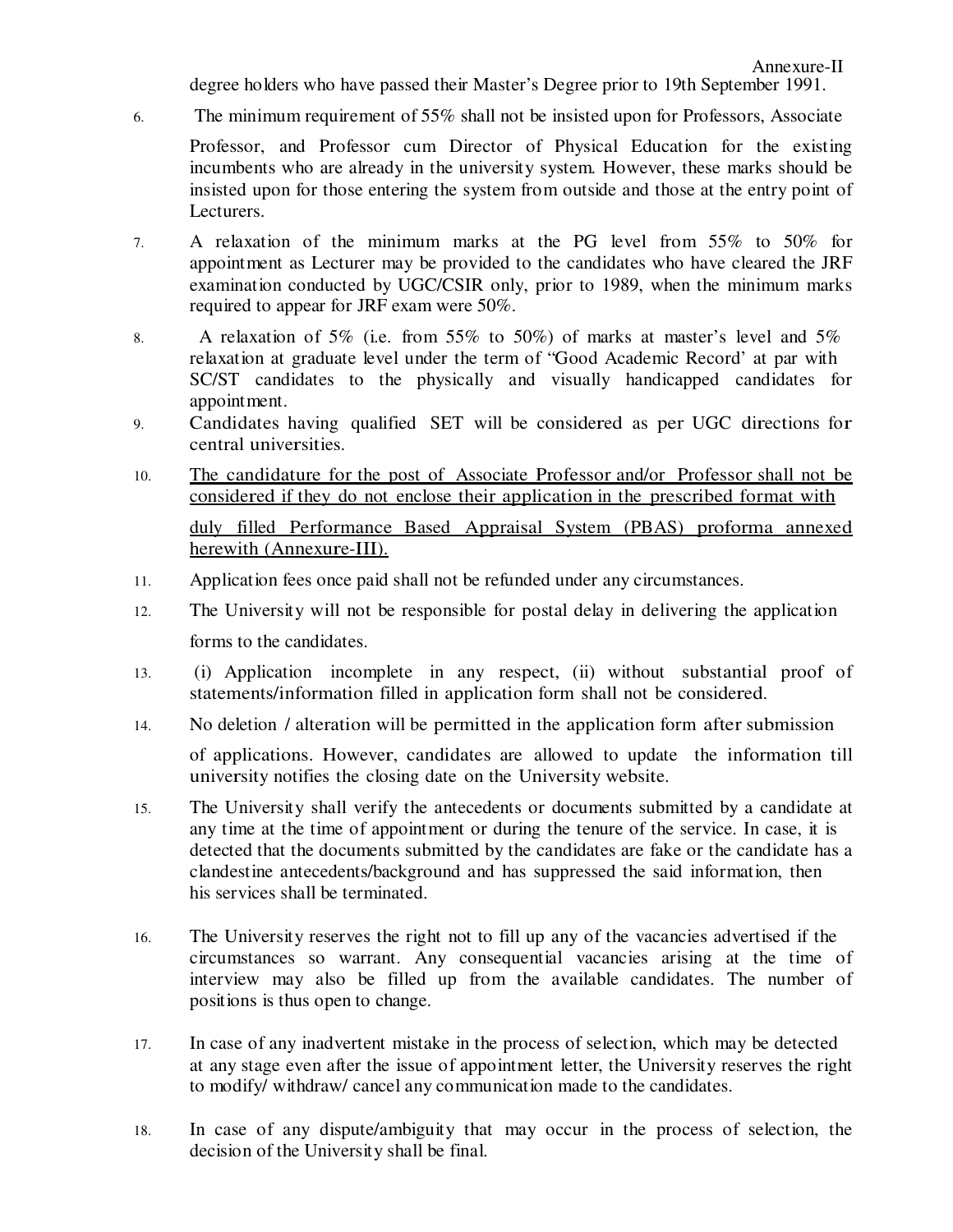- 19. Applicants who are in employment should route their applications through proper channel.
- 20. Candidates should send self attested copies of certificates and mark-sheets from matriculation onwards in support of their qualifications. Originals should not be sent along with the application but these must be produced at the time of interview.
- 21. Candidates are advised to satisfy themselves before applying that they possess at least the minimum essential qualifications laid down in the advertisement.
- 22. No correspondence will be entertained from candidates regarding postal delays, conduct and result of interview and reasons for not being called for interview.
- 23. Canvassing in any form will be a disqualification.
- 24. No interim correspondence shall be entertained.
- 25. The rules of UGC/ Govt. of India in regard to Pay & Allowances, Leave, Pension and P.F. shall be followed subject to amendments if any, from time to time.
- 26. The Selection Committee may decide its own method of evaluating the performance of the candidates in interview.
- 27. The University will have the right to relax any of the conditions such as experience, age, etc., in deserving cases of all posts.
- 28. If any candidate is recommended for appointment in relaxation of any of the prescribed conditions relating to age, experience etc, it shall be so stated and recorded.
- 29. When the Selection Committee considers it fit to recommend a higher initial pay or advance increments to be offered to a selected candidate, it may do so giving reasons there-for.
- 30. No. of posts advertised may be treated as tentative. The University shall have the right to increase/decrease the number and/or nature of posts at the time of selection and make appointments accordingly. Separate application for each post is required
- 31. The prescribed qualifications and experience will be minimum and the mere fact that a candidate possessing the same will not entitle him for being called for interview. The University will have the right to restrict the candidates to be called for interview to a reasonable number on the basis of qualifications and experience higher than the minimum prescribed or by any other condition that may deem fit.
- 32 University may call any suitable person(s) to appear in the Interview who may not have applied in response to the University's Notification.
- 33. The Selection Committee, after considering the candidate for the post applied for may, if it is of the opinion that he or she will be suitable choice for the next lower post, make such recommendations.
- 34. The in-service candidates should apply through proper channel. The conditions of Age, qualifications and experience will be relaxed for in-service candidates (working in the G.G. University), on the recommendations of University authority.